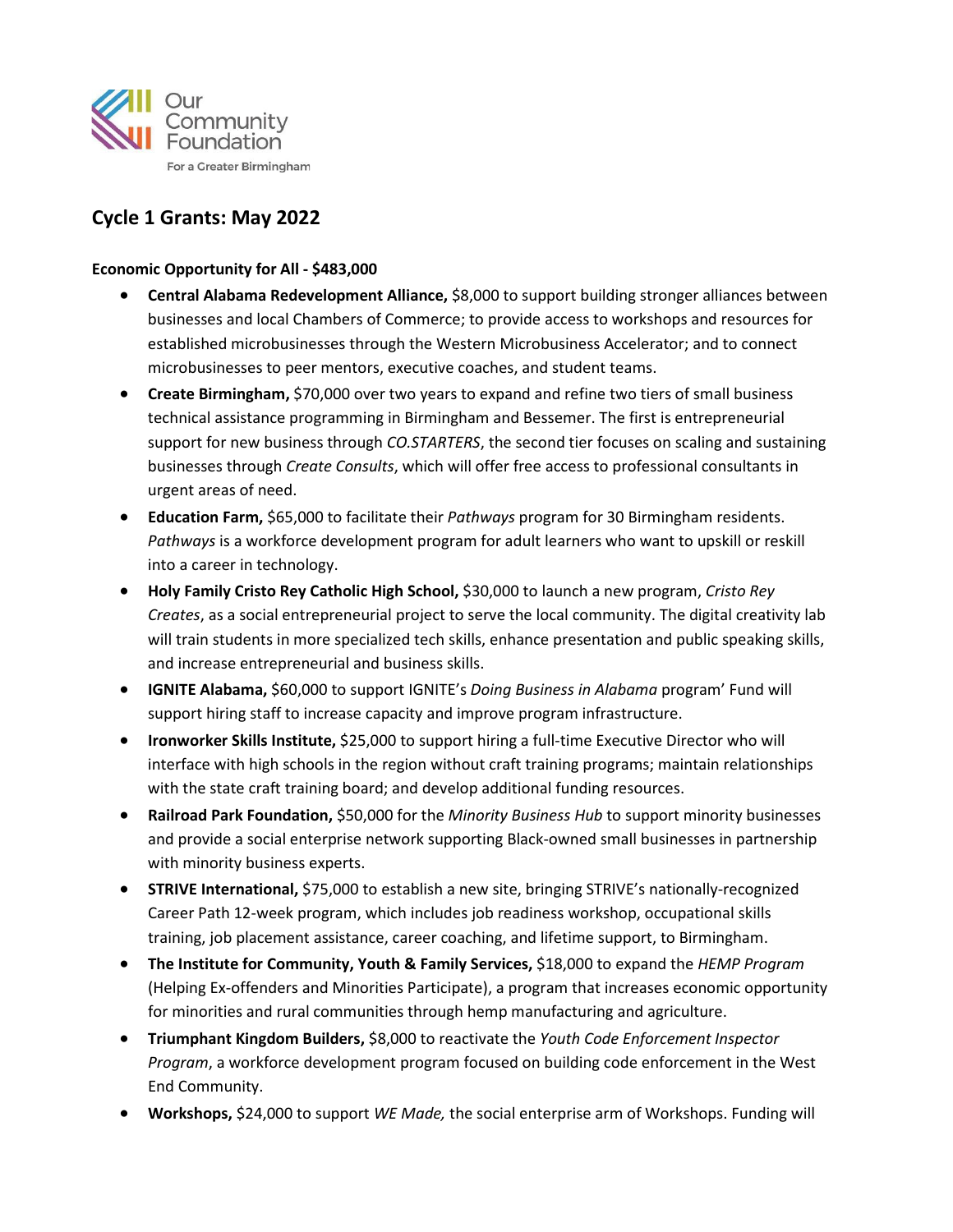support a 16 week job training and apprenticeship program for participants to learn effective job skills while making, packaging, and distributing baking mixes and household goods.

• **YWCA Central Alabama,** \$50,000 to support the Summer *CREW* program. *CREW* will serve 25 high school students from the Woodlawn community and surrounding neighborhoods. Students will participate in a four week summer internship program where they will work with area businesses and organizations.

### **Persistent Poverty - \$309,000**

- **AIDS Alabama,** \$75,000 to provide salary support, operational support, and computers for the Way Station, a shelter for homeless and at-risk young people, aged 18-24. Programs include crisis intervention services, immediate safety and stabilization, trauma-informed care, educational and vocational support and health care.
- **Alabama Interfaith Refugee Partnership,** \$13,000 to provide direct support to vulnerable asylumseekers in Alabama. Asylum-seekers receive no government support and are not eligible to apply for a work permit until five months after their asylum application is submitted.
- **Alabama Regional Medical Services,** \$25,000 to support a bilingual birth educator who will provide breastfeeding, antenatal, and postpartum education with a goal of reducing maternal morbidity rates.
- **Bundles of Hope,** \$20,000 to support a monthly mobile distribution program, in partnership with Live HealthSmart Alabama and UAB Minority Health and Health Disparities Research Center, that takes basic needs items like diapers, wipes, and period products directly into neighborhoods located in food deserts.
- **Children's Aid Society,** \$40,000 to support the *Child Trafficking Solutions Project*, an initiative transitioning from the Jefferson County Children's Policy Council. The program provides a comprehensive training strategy for first responders, law enforcement and others involved in the child welfare system to help them recognize, rethink, and respond to prospective child victims of trafficking.
- **Community Care Development Network,** \$16,000 to expand community food hubs from four per month to seven per month. Community Care Network's community food hubs are currently located in Bessemer, East Lake, Woodlawn, Center Point, and Trussville and serve as an entry point for at-risk families into many other programs.
- **Diane's Heart,** \$8,000 to support the flagship program *She Knew There Was More,* a coaching and mentoring program. Each cohort of single moms will receive 9 weeks of intensive professional coaching, counseling, and eLearning course modules as well as up to 9 months of one-on-one mentoring.
- **East Lake Initiative,** \$40,000 over two years to grow their housing subsidy program. East Lake Initiative has increased the number of low-income families with safe and secure housing by 78% since initiating the program in 2018, by adding rent subsidies to their already existing rental program.
- **Maranathan Family Learning Center and Academy,** \$30,000 over three years to support the hiring of a full time social worker who will also serve as a part time onsite crisis counselor and instructor to enhance the social work services currently provided to critically at-risk students and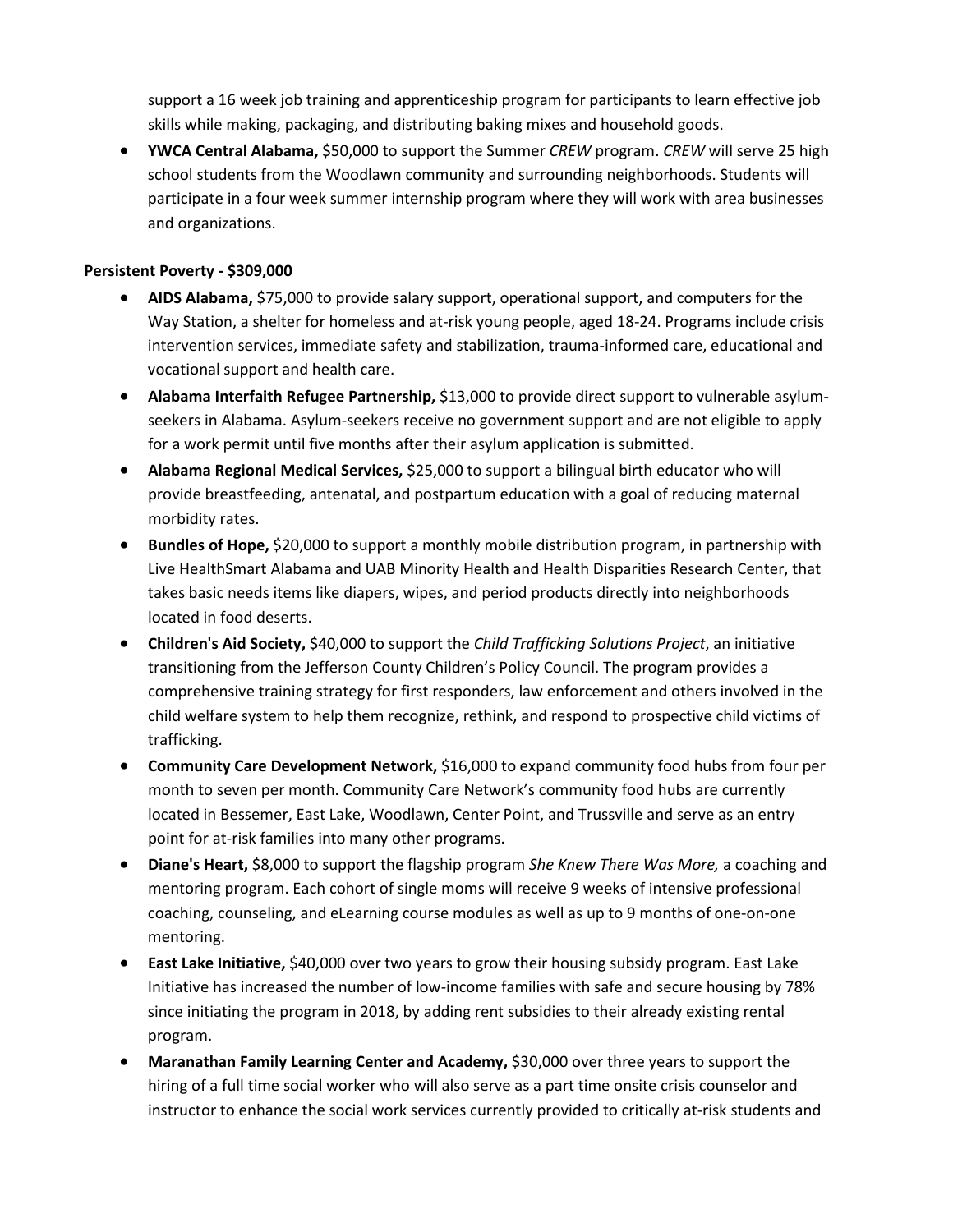their families.

- **Nichols Temple AME Church,** \$10,000 to support building modifications required to open an Alabama First-Class Pre-K Classroom in Ensley. The modified classroom space will provide 18 lowincome students with access to a quality pre-k program, making them more likely to read at a proficient level by third grade.
- **Vineyard Family Services of Central Alabama,** \$25,000 to support building renovations and establish a tech library at their newly purchased community center for workforce development training, tutoring, and case management. Vineyard Family Services is the first state recognized Family Resource Center in Shelby County.
- **Women Under Construction Network,** \$8,000 to support the *REPAIR Angels Project* (Rebuilding Elderly Pride to Achieve Independence and Restoration). WUC uses construction skills and tools to teach young program participants about home repair as well as life repair.

## **Equity and Inclusion - \$111,000**

- **Alabama Coalition for Immigrant Justice United**, \$40,000 to expand a civic engagement program that cultivates a spirit of community participation in day-to-day life and deepens immigrant communities' understanding and involvement with dialogue and policy change at the local level.
- **Alabama Holocaust Education Center,** \$25,000 to assist in the production the documentary, *The Torch*, featuring interviews of Holocaust survivors living in Alabama. The film will help educate viewers on human rights violations and how to prevent them from happening again.
- **Birmingham Black Repertory Theatre Company (Fiscal Sponsor: AIDS Alabama),** \$8,000 to build capacity and to continue to produce mainstage plays that challenge the current landscape of theatre in Birmingham, by providing opportunities for underserved communities in the theatre industry.
- **Easterseals of the Birmingham Area,** \$20,000 to support Spanish translation for pediatric therapy, teen and adult programs. Funds will expand current translation services and support a full-time Spanish speaking therapist.
- **Pinktopps,** \$8,000 to support breast cancer educational awareness and supportive services for young women and men in Jefferson and Shelby County.
- **Shelby County Arts Council,** \$5,000 to support and expand the Helen Keller Arts Show outreach for Alabama students who are blind or visually impaired.
- **Steel City Men's Chorus,** \$5,000 to purchase portable performance risers to allow the chorus to perform in more venues throughout Jefferson counties, with the goal of bringing their music and mission to other communities.

#### **Regional Cooperation - \$75,000**

- **Innovate Birmingham, \$25,000 to implement a coordinated tech ecosystem approach in Central** Alabama by expanding the Birmingham Tech Council structure to consist of a leadership body and three working groups.
- **The Highway 280 Public Road Cooperative District,** \$50,000 to improve a pedestrian bridge across Highway 280 that serves as a gateway to Birmingham and a connector between Homewood and Mountain Brook.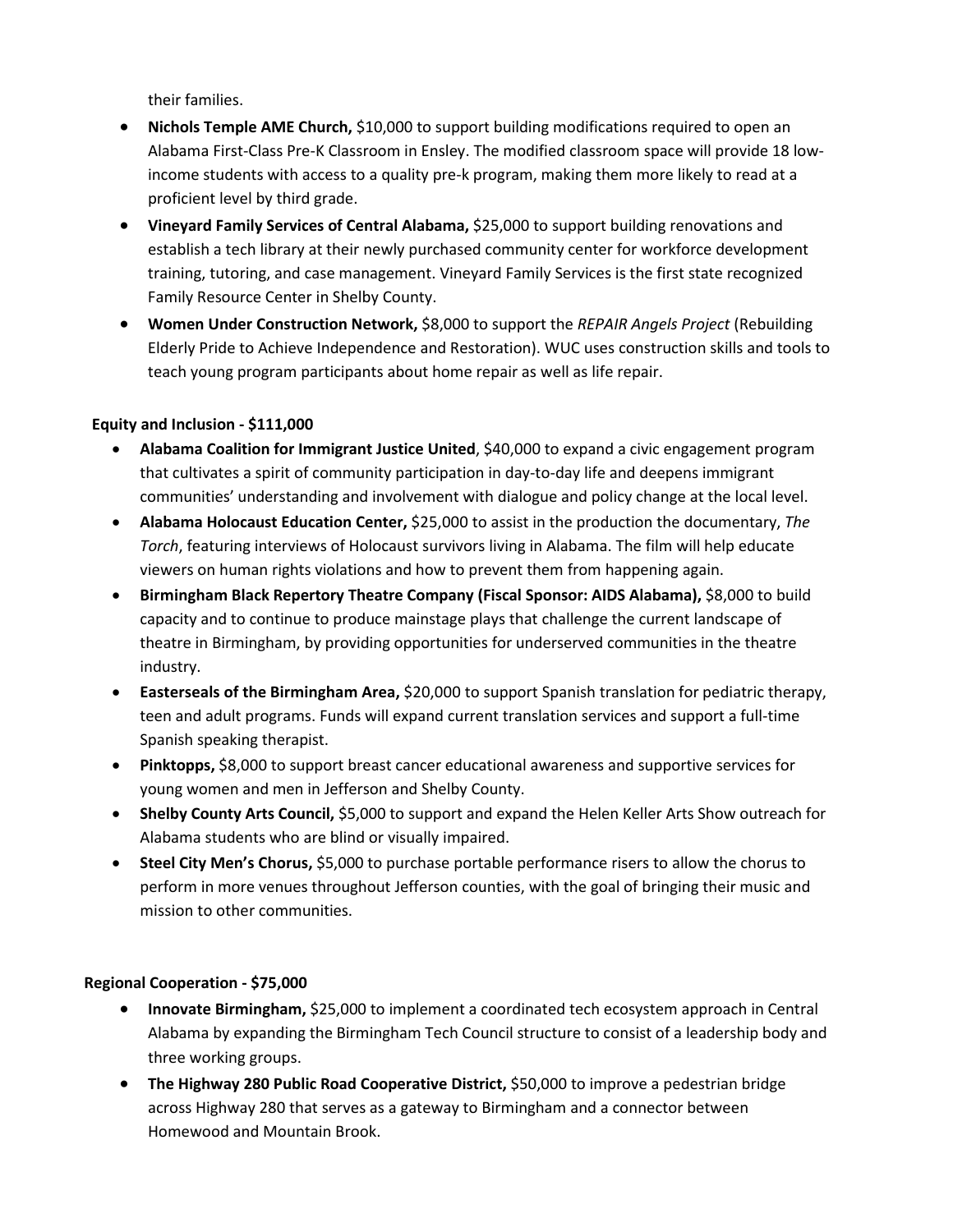#### **Thriving Communities - \$408,000**

- **Alabama Association of Nonprofits,** \$25,000 to support pilot of the *Nonprofit Executive Leadership Institute,* a 9 month cohort learning program aimed at a diverse group of nonprofit leaders.
- **Black Warrior Riverkeeper,** \$30,000 over three years to support a full-time outreach coordinator who will coordinate volunteer litter cleanups that not only remove trash from the watershed, but also engage diverse communities in watershed stewardship and environmental education.
- **Blount County Education Foundation,** \$25,000 to evolve an existing library at Cleveland High School of the Blount County School District into a 21st century learning hub that serves the entire community and lifelong learning of individuals and families.
- **Breakthrough Birmingham,** \$40,000 over two years for program expansion and stabilization of recently established school-year programs, including an ongoing shift towards equity-centered programming. This programming consists of a curriculum revamp to be more culturally responsive and focus on leadership development for both students and teaching fellows; a focus on literacy trainings; and a speaker series to discuss community developments and needs.
- **Brother Let's Talk, \$20,000 to expand their mental and emotional wellness services to include** more creative forms of community healing. Brother Let's Talk will conduct Healing Circles throughout Jefferson County.
- **Christian Service Mission,** \$30,000 to pay for construction supplies, specialty labor, and other costs related to home repair for low-income individuals and for senior citizens living at or below the Federal Poverty Level.
- **D2B Mentoring and Leadership,** \$12,000 to maintain and enhance the D2B Headquarters, which serves as a base for learning, fellowship, and physical exercise and provides a safe haven for gathering with mentors and peers.
- **eMotion Therapy (Fiscal Sponsor: P.E.E.R., Inc.),** \$5,000 to support *Yoga in the Park*, an initiative that provides wellness opportunities to the East Birmingham Community to introduce and develop coping skills related to stress, anxiety, depression, and overall mood dysregulation.
- **Freshwater Land Trust,** \$60,000 over two years to support fabrication and installation of a series of cost-effective trailhead, wayfinding, trail blaze, and educational signs.
- **Grace Klein Community,** \$25,000 to assist Grace Klein Community in leading Food Rescue for the Sustainability Team of The World Games 2022. Grant funds will assist with transportation costs, logistics of volunteers, intake and outflow of food, and education on food waste in Birmingham.
- **Hueytown Harvest Farmers Market,** \$8,000 to support the *Blue Zone Lifestyle Project* at the Hueytown Harvest Farmers Market. Programs will include yoga, senior stretch, cooking classes, healthy eating education for daycare directors, and partnerships with local grocers.
- **Kids Play Alabama,** \$5,000 to provide financial assistance for sports registration and related expenses to those who would otherwise be financially incapable of paying.
- **Klein Arts and Culture,** \$15,000 to support local, creative placemaking activities that will identify local cultural assets, present local performers at the Wallace House, and enable an enhanced 2022 homecoming program.
- **New Life Pantry,** \$29,000 over 3 years to support *H.O.P.E for North Birmingham* (Helping Our